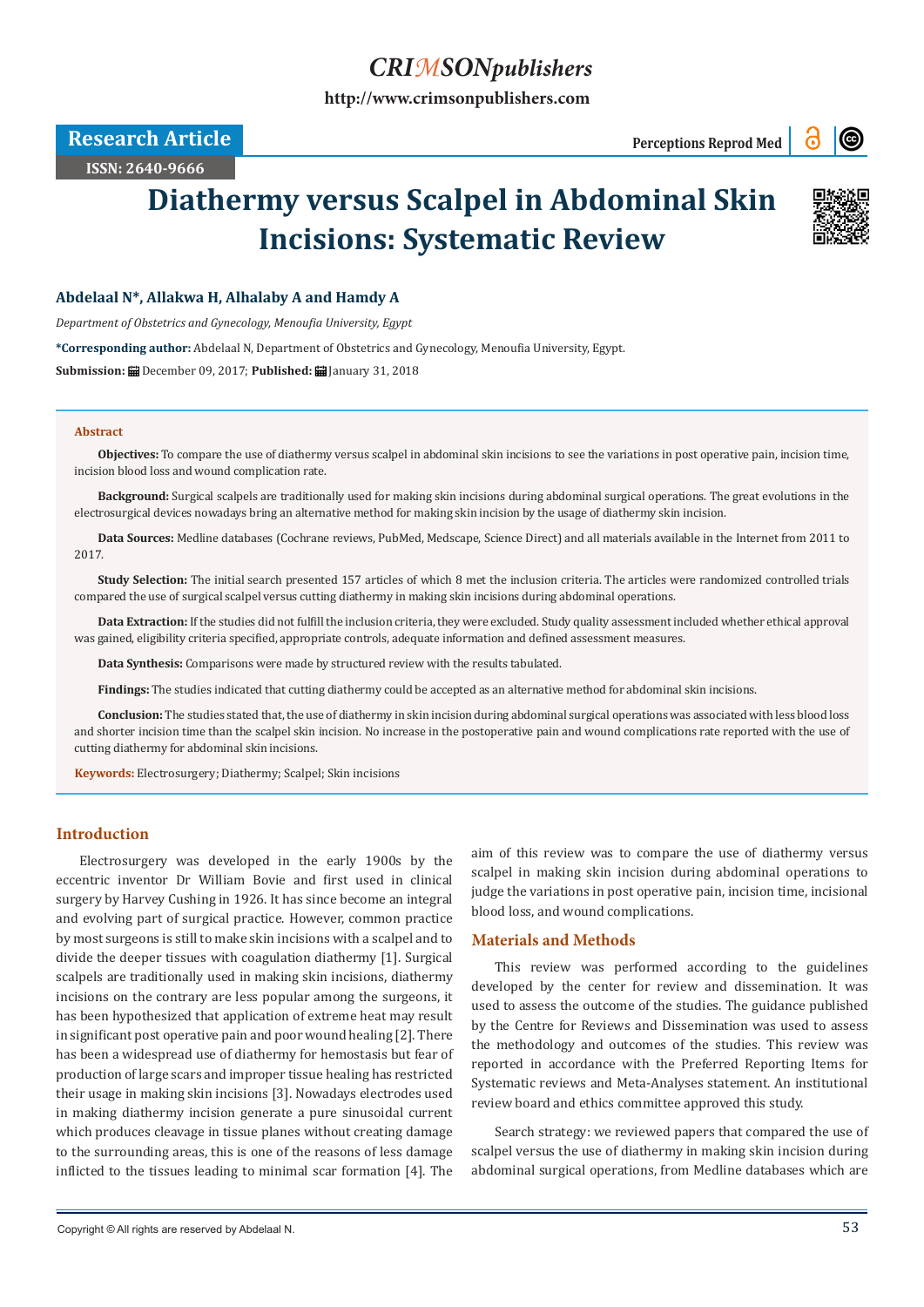(Cochrane reviews, Pub Med, articles in Medscape, Science Direct) and also materials available in the Internet. We used diathermy, scalpel, electrosurgery, cold knife and skin incision as searching terms. The search was performed in the electronic databases from 2011 to 2017.

#### **Study selection**

All the studies were independently assessed for inclusion. They were included if they fulfilled the following criteria:

- a) Inclusion criteria of the published studies:
- b) Published in English language.
- c) Published in peer-reviewed journals.

d) Randomized clinical studies that compared cutting diathermy versus scalpel for skin incisions in abdominal surgical operations were eligible for inclusion in this review.

e) If a study had several publications on certain aspects we used the latest publication giving the most relevant data.

#### **Data extraction**



All the studies which did not fulfill the above criteria, reported without peer-review, not within national research program, all has been excluded. The studies that compared diathermy versus scalpel in skin incision but not randomized clinical trials were excluded. Also, any surgery rather than abdominal surgery were excluded from this review. The analyzed publications were evaluated according to evidence-based medicine (EBM) criteria using the classification of the U.S. Preventive Services Task Force & UK National Health Service protocol for EBM in addition to the Evidence Pyramid (Figure 1). U.S. Preventive Services Task Force:

a) Level I: Evidence obtained from at least one properly designed randomized controlled trial.

b) Level II-1: Evidence obtained from well-designed controlled trials without randomization.

c) Level II-2: Evidence obtained from well-designed cohort

or case-control analytic studies, preferably from more than one center or research group.

d) Level II-3: Evidence obtained from multiple time series with or without the intervention. Dramatic results in uncontrolled trials might also be regarded as this type of evidence.

e) Level III: Opinions of the respected authorities, based on clinical experience, descriptive studies, or reports of the expert committees.

#### **Quality assessment**

The quality of all the studies was assessed. Important factors were included; study design, attainment of ethical approval, evidence of a power calculation, specified eligibility criteria, appropriate controls, and adequate information and specified assessment measures. It was expected that confounding factors would be reported and controlled for and appropriate data analysis was made.

#### **Data synthesis**

Each study was reviewed independently; obtained data were rebuilt in new language according to the need of the researcher and arranged in topics through the article. Comparisons were made by structured review. A structured systematic review was performed with the results tabulated.

#### **Results**

**Table 1:** Studies included in the review.

| <b>Study</b>         | <b>No. of Patients in</b><br>the Study | <b>Type</b> | <b>Level of EBM</b> |
|----------------------|----------------------------------------|-------------|---------------------|
| Chalya et al. [5]    | 214                                    | RCT         | Level I             |
| Prakash et al. [6]   | 82                                     | <b>RCT</b>  | Level I             |
| Damani et al. [7]    | 220                                    | RCT         | Level I             |
| Siraj et al. [8]     | 100                                    | <b>RCT</b>  | Level I             |
| Elbohoty et al. [9]  | 130                                    | <b>RCT</b>  | Level I             |
| Aird et al. $[10]$   | 66                                     | <b>RCT</b>  | Level I             |
| Saeed et al. [11]    | 58                                     | <b>RCT</b>  | Level I             |
| Rongetti et al. [12] | 133                                    | RCT         | Level I             |

Study selection and characteristics: In total 157 potentially relevant publications were identified, 149 articles were excluded as they did not meet our inclusion criteria. A total of 8 studies were included in this review as they were deemed eligible by fulfilling the inclusion criteria (Table 1) & (Figure 1). The studies were randomized controlled trials compared the use of diathermy versus the use of scalpel in making skin incision in abdominal surgical operations in terms of: incision time, incisional blood loss, postoperative pain and wound complication rate. The studies were analyzed with respect to the study design using the classification of the U.S. Preventive Services Task Force & UK National Health Service protocol for EBM. We reviewed the following parameters in each study: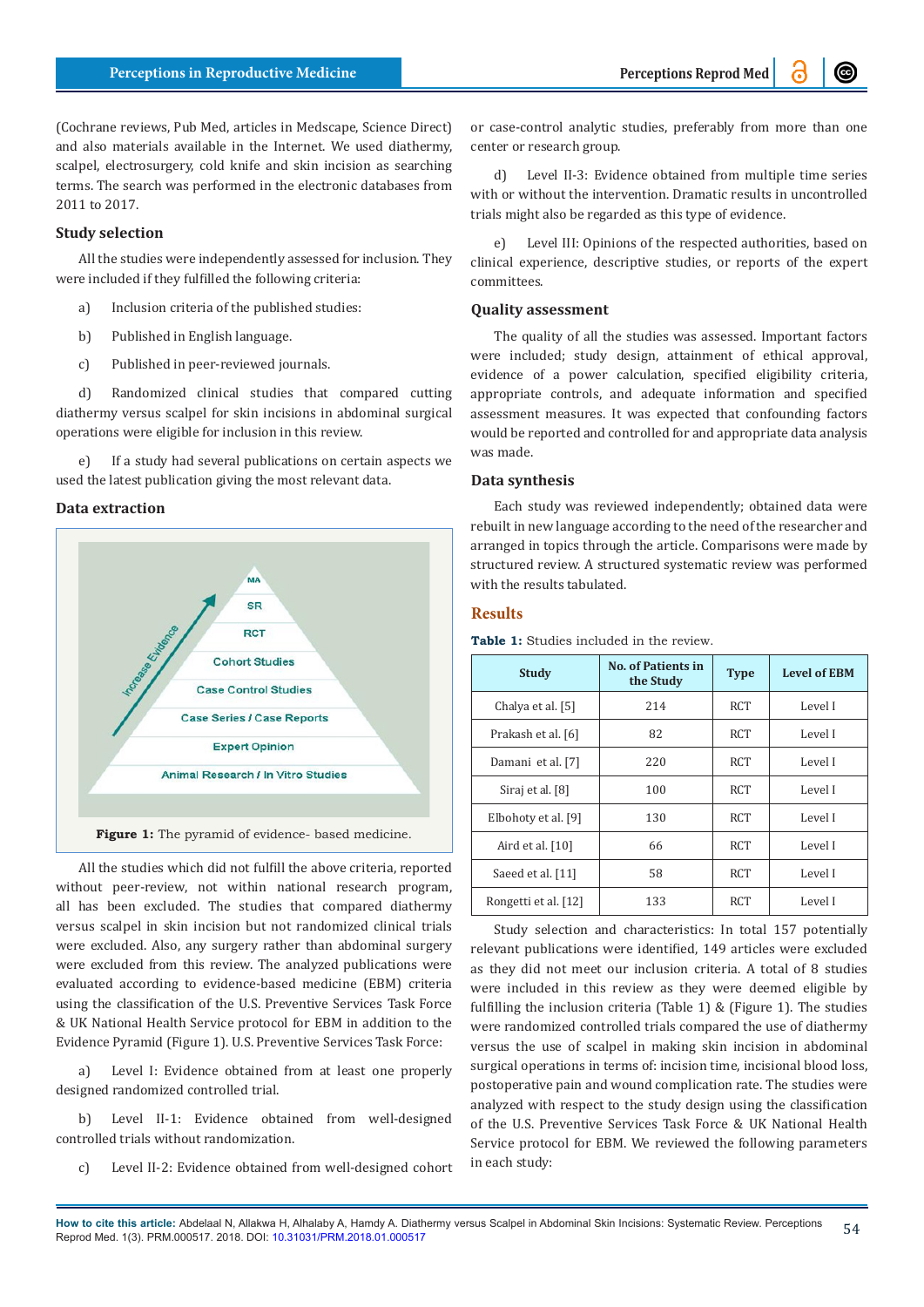| <b>Study</b>       | <b>Type</b> | <b>Level of EBM</b> | <b>Effects</b>                                           |
|--------------------|-------------|---------------------|----------------------------------------------------------|
| Chalya et al. [5]  | <b>RCT</b>  | Level I             | The incision time was shorter in the diathermy incision. |
| Prakash et al. [6] | <b>RCT</b>  | Level I             | The incision time was equal in both incisions.           |
| Damani et al. [7]  | <b>RCT</b>  | Level I             | The incision time was shorter in the diathermy incision. |
| Siraj et al. [8]   | <b>RCT</b>  | Level I             | The incision time was shorter in the diathermy incision. |

**Table 2:** Relation between the type of skin incision and the incision time.

a) Effects of the type of incision on the incision time: Comparison between scalpel and diathermy incision regarding the incision time was reported in 4 studies (Table 2). The incision time

was shorter in the diathermy incision in 3 studies [5-8], while it was equal in the both incisions in one study [6].

**Table 3:** Relation between the type of skin incision and the incisional blood loss.

| <b>Study</b>        | <b>Type</b> | <b>Level of EBM</b> | <b>Effects</b>                                                                  |
|---------------------|-------------|---------------------|---------------------------------------------------------------------------------|
| Chalya et al. [5]   | <b>RCT</b>  | Level I             | Diathermy incision is associated with less blood loss than the scalpel incision |
| Prakash et al. [6]  | <b>RCT</b>  | Level I             | Diathermy incision is associated with less blood loss than the scalpel incision |
| Damani et al. [7]   | <b>RCT</b>  | Level I             | Diathermy incision is associated with less blood loss than the scalpel incision |
| Siraj et al. [8]    | <b>RCT</b>  | Level I             | Diathermy incision is associated with less blood loss than the scalpel incision |
| Elbohoty et al. [9] | <b>RCT</b>  | Level I             | Diathermy incision is associated with less blood loss than the scalpel incision |

b) Effects of the type of incision on incisional blood loss: Comparison between the both type of incisions regarding the incisional blood loss was founded in 5 studies (Table 3). There was significant difference between the diathermy incision and the **Table 4:** Postoperative pain in both types of skin incision.

scalpel incision regarding the incisional blood loss in the 5 studies [5-9], the incisional blood loss was more in the scalpel incision than the diathermy incision.

| Study               | <b>Type</b> | <b>Level of EBM</b> | <b>Effects</b>                                                                                |
|---------------------|-------------|---------------------|-----------------------------------------------------------------------------------------------|
| Chalya et al. [5]   | RCT         | Level I             | Postoperative pain was less in diathermy skin incision                                        |
| Prakash et al. [6]  | RCT         | Level I             | No significant difference between diathermy and scalpel incision regarding postoperative pain |
| Damani et al. [7]   | RCT         | Level I             | Postoperative pain was less in diathermy skin incision                                        |
| Siraj et al. [8]    | RCT         | Level I             | No significant difference between diathermy and scalpel incision regarding postoperative pain |
| Elbohoty et al. [9] | RCT         | Level I             | No significant difference between diathermy and scalpel incision regarding postoperative pain |
| Aird et al. $[10]$  | RCT         | Level I             | Postoperative pain was less in diathermy skin incision                                        |
| Saeed et al. [11]   | RCT         | Level I             | Postoperative pain was less in diathermy skin incision                                        |
|                     |             |                     |                                                                                               |

c) Effects of the type of incision on the postoperative pain: Comparison between scalpel and diathermy regarding the postoperative pain scores during the first 24 hours was found in 7 studies (Table 4). In 4 studies [5,7,10,11]; the use of diathermy was

associated with decreased post operative pain, while in 3 studies [6,8,9] there was no difference between the two types of skin incision regarding post operative pain.

**Table 5:** Relation between the type of skin incision and the wound complications rate.

| <b>Study</b>         | <b>Type</b> | <b>Level of EBM</b> | <b>Effects</b>                                                          |
|----------------------|-------------|---------------------|-------------------------------------------------------------------------|
| Chalya et al. [5]    | <b>RCT</b>  | Level I             | The wound complications rate was equal in both types of skin incisions. |
| Prakash et al. [6]   | <b>RCT</b>  | Level I             | The wound complications rate was equal in both types of skin incisions. |
| Damani et al. [7]    | <b>RCT</b>  | Level I             | The wound complications rate was equal in both types of skin incisions. |
| Siraj et al. [8]     | <b>RCT</b>  | Level I             | The wound complications rate was equal in both types of skin incisions. |
| Elbohoty et al. [9]  | <b>RCT</b>  | Level I             | The wound complications rate was equal in both types of skin incisions. |
| Aird et al. [10]     | <b>RCT</b>  | Level I             | The wound complications rate was equal in both types of skin incisions. |
| Rongetti et al. [12] | <b>RCT</b>  | Level I             | The wound complications rate was equal in both types of skin incisions. |

d) Effects of the type of incision on the wound complications rate: Comparison between scalpel incision and diathermy incision regarding the wound complications rate was reported in 7studies (Table 5). In the 7 studies [5-10,12], the wound complications rate were equal in both types of skin incision.

## **Discussion**

Surgical scalpels are traditionally used in making skin incisions, diathermy incisions on the contrary are less popular among the surgeons, it has been hypothesized that application

**How to cite this article:** Abdelaal N, Allakwa H, Alhalaby A, Hamdy A. Diathermy versus Scalpel in Abdominal Skin Incisions: Systematic Review. Perceptions Reprod Med. 1(3). PRM.000517. 2018. DOI: [10.31031/PRM.2018.01.000517](http://dx.doi.org/10.31031/PRM.2018.01.000517
) 55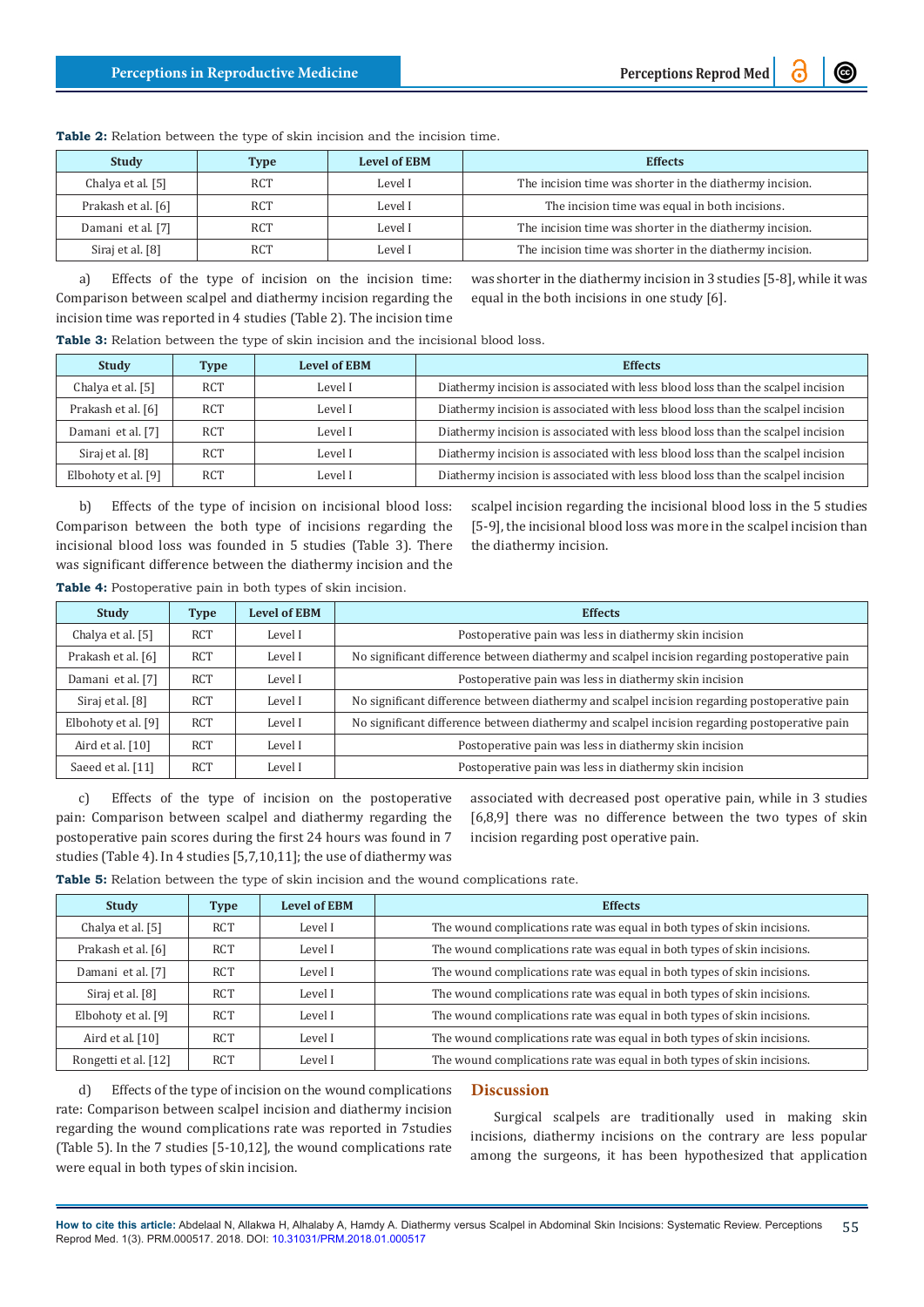of extreme heat may result in significant post operative pain and poor wound healing because of excessive tissue damage and scarring respectively, secondly, skin incision with the use of diathermy entails increased risk of wound infections in the presence of an underlying prosthetic material [3]. Several studies have shown that diathermy is increasingly being used for making skin incisions, securing hemostasis, dissecting tissue planes and cutting .It facilitates hemostasis , reduces overall intra-operative time and lastly produce a wound that heals similarly as one created by the scalpel [4,8]. In this systematic review, we reviewed the randomized clinical trials that compared the use of scalpel versus the use of diathermy in abdominal skin incisions and published from the period of 2011 to 2017 to see the variations between the two type of incisions regarding incision time, incisional blood loss, postoperative pain and wound complications rate. A total of 8 articles were eligible to be included in this review. In these studies, scalpel incision was generally defined as an incision made through the skin, subcutaneous tissue and fascia with a scalpel. Also, cutting diathermy incision was defined as an incision made through the skin, subcutaneous tissue and fascia. Only, single study [9] in which the cutting diathermy incision started from the subcutaneous tissue after using the scalpel to incise the skin. Postoperative wound complications include all reported wound complications, these included haematoma, seroma, infection and dehiscence. The present review demonstrated that a skin incision can be made more quickly by cutting diathermy than by scalpel, with less blood loss, and no increase in the rate of wound complications or postoperative pain scores. The shorter incision time and lower blood loss are most likely explained by the fact that achieving hemostasis with a scalpel incision requires several instrument exchanges with coagulation diathermy, a disadvantage that is overcome with the use of cutting diathermy. Also, the reduction in the amount of blood loss in the diathermy incision explained by the coagulate effect of diathermy on the microcirculation of the area immediately adjoining the area of the incision [1]. As regards pain intensity, 4 studies [5,7,10,11] in this review demonstrated that diathermy incision was associated with less post operative pain than the scalpel incision; this was contradictory to another review [1] which stated that, no difference between the two types of incision regarding the post operative pain. The decreased postoperative pain in the diathermy incision may be due to the thermal effect of diathermy on the sensory nerve fibers with the subsequent disruption of transmission of nerve impulses. Cell vaporization caused by the application of a pure sinusoidal current leads to immediate tissue and nerve necrosis without significantly affecting adjoining structures [2]. On the other hand, 3 studies in our review [6,8,9] stated that no difference between the two types of incisions regarding the postoperative pain. As regards wound complications rate, in 7 studies [5-10,12], there was no significant difference between the both techniques of skin incision in term of wound complications rate. This was in contrast to previous studies [13-15] which suggested that, wounds created with diathermy have reduced tensile strength, an increased infection rate and a greater zone of wound necrosis histologically than those made with a scalpel. However, not all of these experimental studies differentiated between the use of cutting and coagulation diathermy, and the reported effects appeared to be related more to the use of coagulation diathermy [1].

#### **Conclusion**

The use of diathermy for abdominal skin incisions in this review was associated with reduced incisional blood loss and shorter incisional time than the scalpel incision. There was no difference in the wound complications rate between the scalpel and diathermy incision. Also, there was no increase in the post-operative pain with the use of cutting diathermy in abdominal skin incisions. So, the diathermy could be accepted as an alternative method for surgical skin incisions.

#### **References**

- 1. [Ly J, Mittal A, Windsor J \(2012\) Systematic review and meta-analysis of](https://www.ncbi.nlm.nih.gov/pubmed/22367850)  [cutting diathermy versus scalpel for skin incision. Br J Surg 99\(5\): 613-](https://www.ncbi.nlm.nih.gov/pubmed/22367850) [620.](https://www.ncbi.nlm.nih.gov/pubmed/22367850)
- 2. [Chrysos E, Athanasakis E, Antonakakis S, Xynos E, Zoras OA \(2005\)](https://www.ncbi.nlm.nih.gov/pubmed/15943407)  [Prospective study comparing diathermy and scalpel incisions in tension](https://www.ncbi.nlm.nih.gov/pubmed/15943407)[free inguinal hernioplasty. Am Surg 71\(4\): 326-329.](https://www.ncbi.nlm.nih.gov/pubmed/15943407)
- 3. [Kearns SR, Connolly EM, McNally S, McNamara DA, Deasy J \(2001\)](https://www.ncbi.nlm.nih.gov/pubmed/11136307)  [Randomized clinical trial of diathermy versus scalpel incision in elective](https://www.ncbi.nlm.nih.gov/pubmed/11136307)  [midline laparotomy. Br J Surg 88\(1\): 41-44.](https://www.ncbi.nlm.nih.gov/pubmed/11136307)
- 4. [Ayandipo OO, Afuwape OO, Irabor D, Oluwatosin OM, Odigie V \(2015\)](https://www.ncbi.nlm.nih.gov/pubmed/25838766)  [Diathermy versus scalpel incision in a heterogeneous cohort of general](https://www.ncbi.nlm.nih.gov/pubmed/25838766)  [surgery patients in a Nigerian teaching hospital. Niger J Surg 21\(1\): 43-](https://www.ncbi.nlm.nih.gov/pubmed/25838766) [47.](https://www.ncbi.nlm.nih.gov/pubmed/25838766)
- 5. [Chalya PL, Mchembe MD, Mabula JB, Gilyoma JM \(2013\) Diathermy](https://www.ajol.info/index.php/ecajs/article/view/89927)  [versus scalpel incision in elective midline laparotomy: A prospective](https://www.ajol.info/index.php/ecajs/article/view/89927)  [randomized controlled clinical study. East and Cent Afr J Surg 18: 71-77.](https://www.ajol.info/index.php/ecajs/article/view/89927)
- 6. [Prakash LD, Balaji N, Sureshkumar S, Kate V \(2015\) Comparison of](https://www.ncbi.nlm.nih.gov/pubmed/26021211)  [electrocautery incision with scalpel incision in midline abdominal](https://www.ncbi.nlm.nih.gov/pubmed/26021211)  [surgery-a double blind randomized controlled trial. Int J Surg 19: 78-82.](https://www.ncbi.nlm.nih.gov/pubmed/26021211)
- 7. [Damani SR, Haider S, Shah SSH \(2014\) Scalpel versus diathermy](https://www.jsp.org.pk/Issues/JSP%2019%20(1)%20Jan-Mar%202014%20PDF/Shireen%20Ramzan%20Ali%20OA.pdf)  [for midline abdominal incisions. JSP-Journal of Surgery Pakistan](https://www.jsp.org.pk/Issues/JSP%2019%20(1)%20Jan-Mar%202014%20PDF/Shireen%20Ramzan%20Ali%20OA.pdf)  [International 19\(1\): 18-21](https://www.jsp.org.pk/Issues/JSP%2019%20(1)%20Jan-Mar%202014%20PDF/Shireen%20Ramzan%20Ali%20OA.pdf)
- 8. Siraj A, Gilani AAS, Dar MF, Raziq S (2011) Elective midline laparotomy: comparison of diathermy and scalpel incisions. Professional Med J 18: 106-111.
- 9. [Elbohoty AEH, Gomaa MF, Abdelaleim M, Abd-El-Gawad M, Elmarakby](https://www.ncbi.nlm.nih.gov/pubmed/26446416)  [M \(2015\) Diathermy versus scalpel in transverse abdominal incision in](https://www.ncbi.nlm.nih.gov/pubmed/26446416)  [women undergoing repeated cesarean section: A randomized controlled](https://www.ncbi.nlm.nih.gov/pubmed/26446416)  [trial. J Obstet Gynaecol Res 41\(10\): 1541-1546.](https://www.ncbi.nlm.nih.gov/pubmed/26446416)
- 10. [Aird LNF, Bristol SG, Phang PT, Raval MJ, Brown CJ \(2015\) Randomized](https://www.ncbi.nlm.nih.gov/pubmed/25692789)  [double-blind trial comparing the cosmetic outcome of cutting diathermy](https://www.ncbi.nlm.nih.gov/pubmed/25692789)  [versus scalpel for skin incisions. Br J Surg 102\(5\): 489-494.](https://www.ncbi.nlm.nih.gov/pubmed/25692789)
- 11. [Saeed S, Ali A, Zainab S, Khan MTJ \(2017\) Scalpel versus diathermy of](https://www.ncbi.nlm.nih.gov/pubmed/28955064)  [midline skin incisions: comparison of mean pain scores on second post](https://www.ncbi.nlm.nih.gov/pubmed/28955064)  [operative day. J Pak Med Assoc 67\(10\): 1502-1505.](https://www.ncbi.nlm.nih.gov/pubmed/28955064)
- 12. [Rongetti RL, Castro PTO, Viera RA, Serrano SV, Mengatto MF, et al. \(2014\)](https://www.ncbi.nlm.nih.gov/pubmed/24866067)  [Surgical site infection: an observer-blind, randomized trial comparing](https://www.ncbi.nlm.nih.gov/pubmed/24866067)  [electrocautery and conventional scalpel. Int J Surg 12\(7\): 681-687.](https://www.ncbi.nlm.nih.gov/pubmed/24866067)
- 13. [Loh SA, Carlson GA, Chang EI, Huang E, Palanker D, et al. \(2009\)](https://www.ncbi.nlm.nih.gov/pubmed/19952641)  [Comparative healing of surgical incisions created by the PEAK Plasma](https://www.ncbi.nlm.nih.gov/pubmed/19952641)  [Blade, conventional electrosurgery, and a scalpel. Plast Reconstr Surg](https://www.ncbi.nlm.nih.gov/pubmed/19952641)  [124\(6\): 1849-1859.](https://www.ncbi.nlm.nih.gov/pubmed/19952641)

**How to cite this article:** Abdelaal N, Allakwa H, Alhalaby A, Hamdy A. Diathermy versus Scalpel in Abdominal Skin Incisions: Systematic Review. Perceptions Reprod Med. 1(3). PRM.000517. 2018. DOI: [10.31031/PRM.2018.01.000517](http://dx.doi.org/10.31031/PRM.2018.01.000517
) 56